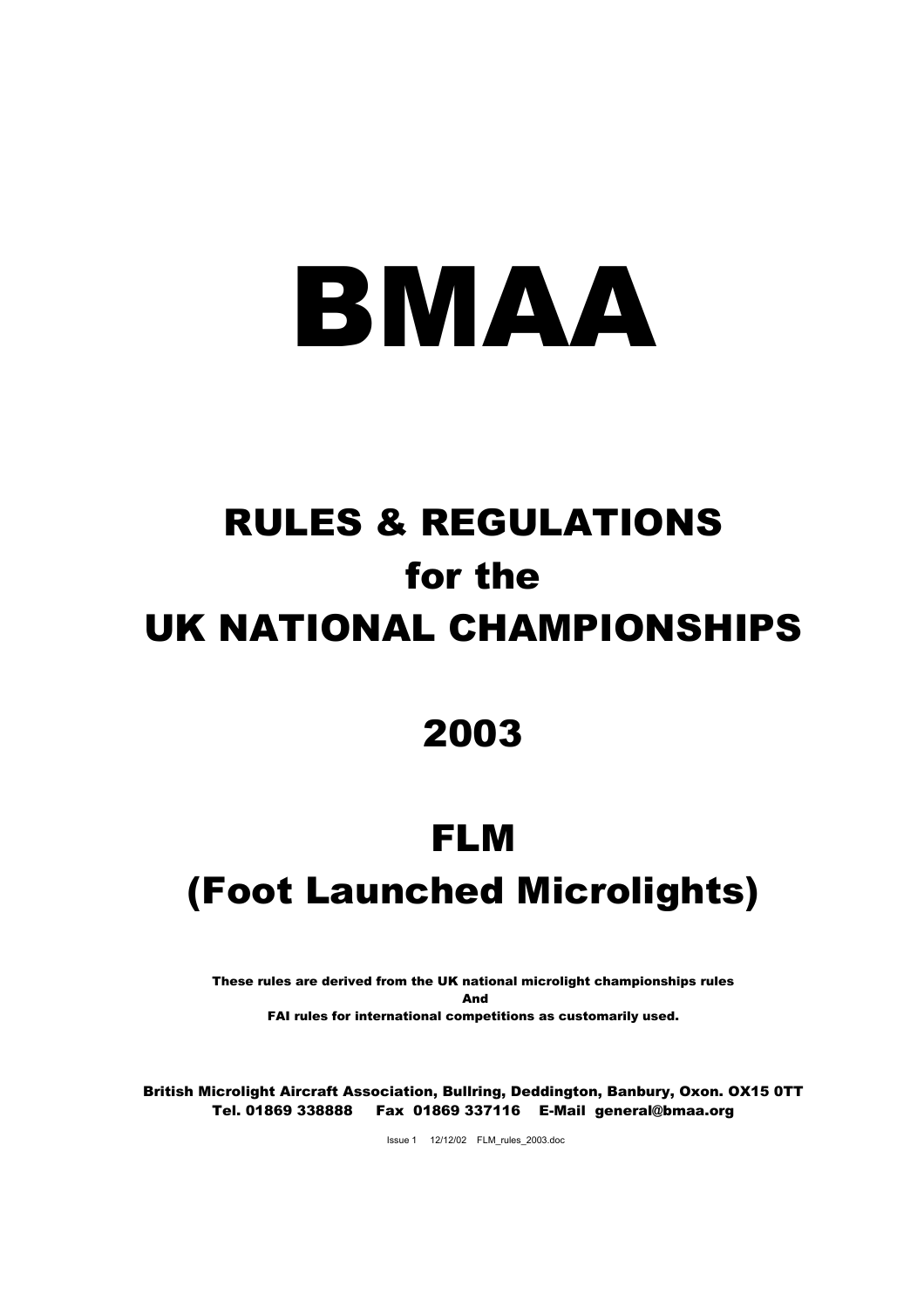### 1. General

The rules and regulations for the UK National Championships comprise this document and the task catalogue for the appropriate class.

The latest and definitive versions of all documents will be those available on the web site: http://www.flymicro.com/footnat03

Text in italics is included as interpretative material.

### **1.1. Introduction**

- 1.1.1. The purpose of these championships are:
	- To determine the UK National Champions in the two FLM classes.
	- To encourage participation in competitive events and foster goodwill amongst pilots.
	- To reward pilot skills rather than aircraft performance.
	- To select the National team to go forward to the 2003 World Championships in the PF1 (PPG) class.
- 1.1.2. Non UK citizens are invited to compete and will be scored, but may not be named champion.
- 1.1.3. The entry fee for each contest shall be set and collected by the club holding the event but will not normally exceed £50.
- 1.1.4. All persons participating in, or in any way connected with a BMAA event shall be bound by the rules of the competition and accept any consequences arising from participation in the contest.

### **1.2. Format**

- 1.2.1. The UK FLM National championships 2003 will take the form of a single contest.
- 1.2.2. For a contest in any class to qualify as a valid national championships contest:
	- There must be a quorum in a class of no less than 3 competitors with entry fees paid and who are available to fly on the first day.
	- The contest must contain at least four tasks, of which there shall be at least one navigation task, one economy task and one precision task.
- 1.2.3. No task other than those published by the BMAA may be scored towards the national championships.
- 1.2.4. In the event of a quorum not being present at a contest the competition may still take place but the scores cannot be counted towards the national championships.
- 1.2.5. Any additional requirements within the rules needed during the season will not be retrospective.

#### **1.3. Programme**

- 1.3.1. The championship will take place from 24 27 May 2003 and based at Milton Keynes. For exact details see the website.
- 1.3.2. A Mandatory initial briefing will be at 08:00, 24 May. Pilots should expect to be ready to take off on the first task at 09:00.

1.3.3. In the event that meteorological conditions prevent the minimum required number of tasks from occurring, in the first instance an extra day of competition may be added to the event.

> In the second instance the organisation will endeavour to organize an alternate set of dates for a replacement contest. The 'first reserve' dates will be announced on the website. Scores from an abandoned contest will not be carried over to its replacement.

### **1.4. Officials**

- 1.4.1. Will be appointed by the BMAA Council or by the delegated authority vested in the Council member responsible for competitions.
- 1.4.2. A competition director shall be appointed to run the organisation of each contest.
- 1.4.3. The route of each task shall have been flown beforehand to establish there are no problem areas which may not have shown up in ground planning.

### **1.5. Results and Prizes**

- 1.5.1. A printed contest result sheet shall be issued by the organiser to all competitors at the end of the contest.
- 1.5.2. Trophies may be awarded by the organising club to the winners of each contest.
- 1.5.3. The title of champion in each class shall be awarded at the next Annual General Meeting of the BMAA.

### 2. General competition rules

### **2.1. The Foot Launched Microlight (FLM)**

2.1.1. All aircraft must conform with the UK definition of a *Foot Launched Powered Flying Machine* as defined by the CAA in the Exemptions or regulations in force for the time being.

#### 2.1.2. **PF1**

A Powered Paraglider (hereinafter *PPG*) flown solo, consisting of a wing without any rigid structure (*the canopy)*, coupled by flexible lines to a *power unit* which the pilot must carry on his back during take-off and landing. The wing may rest on the ground during the start of the take-off run.

#### 2.1.3. **Open**

Any aircraft including PPG's and Powered Hang Gliders (hereinafter *PHG*) which conform and are operated within all the conditions of the CAA Exemptions or regulations regarding a *Foot Launched Powered Flying Machines* in force for the time being.

2.1.4. All take-offs and landings in the competition must be made on foot without the assistance of any  $3^{rd}$ party, any kind of vehicle or any external power source.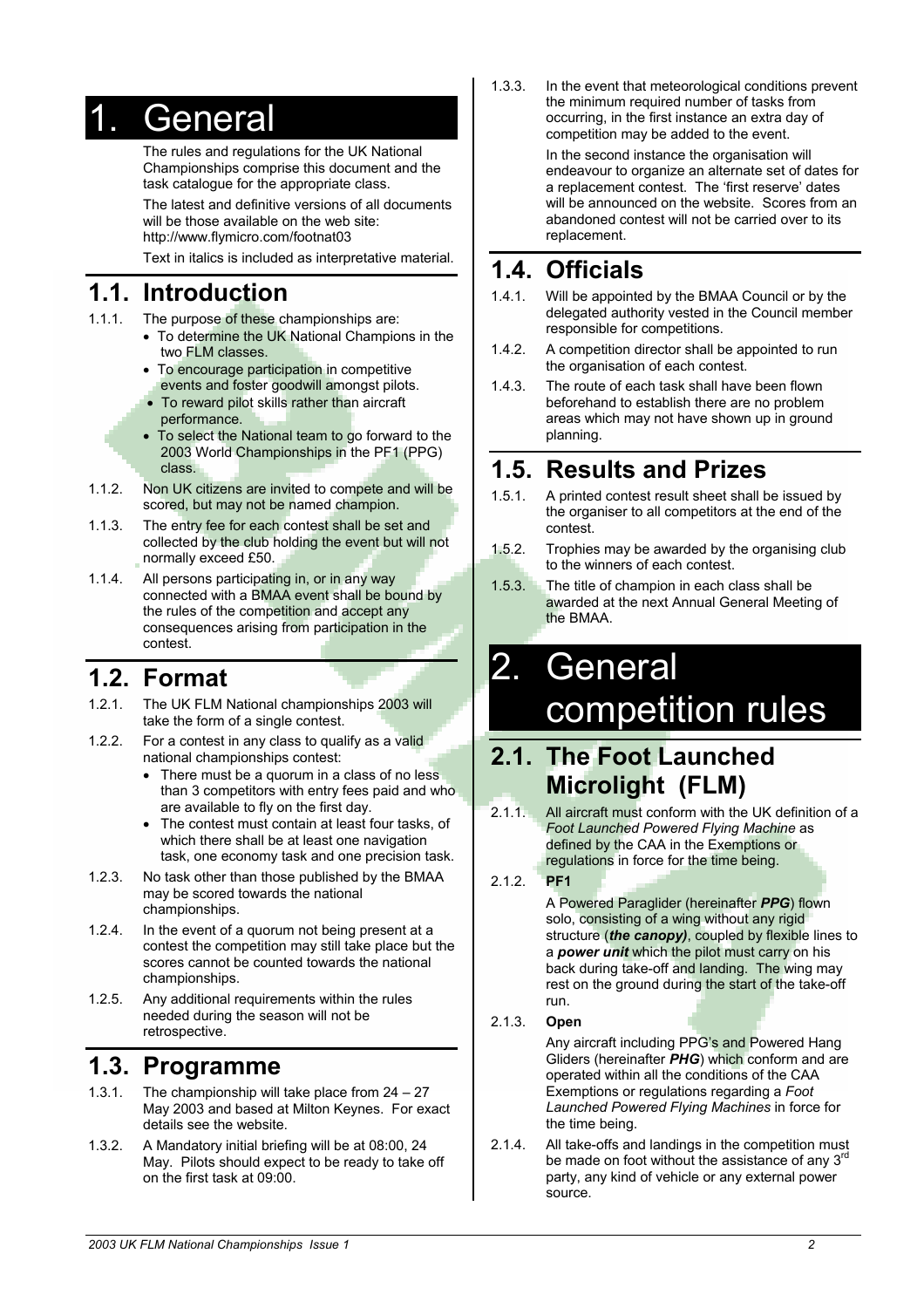- 2.1.5. Each FLM should have a fuel capacity sufficient for a flight of at least 100Km in still air.
- 2.1.6. All aircraft must be made available during the registration period for an acceptance check in the configuration in which they will be flown.
- 2.1.7. All FLM's must be in an airworthy condition. The director may at any moment during the competition check the condition of any FLM and ground it if he considers a safety risk exists.
- 2.1.8. The aircraft shall fly throughout each contest as a single structural entity using the same set of components as used on the first day except that propellers may be changed.

### **2.2. Entry**

2.2.1. A provisional booking should be made by each competitor with the organiser at least seven days before the contest. Failure to do so will result in a 200 point penalty being added to the pilot's final score.

> *This is so food, drink and accommodation can be organized, and, should the weather prospects appear particularly unfavourable, to be able to contact competitors to postpone the contest.*

- 2.2.2. The minimum age for pilots is 16 years at the start of a contest.
- 2.2.3. Each competing pilot must have gained at least 45 hours as pilot in command of aeroplanes, microlight aeroplanes, gliders, hang gliders or paragliders, of which 25 hours must be on the class of FLM to be flown (i.e. PPG or PHG) including at least 5 hours on type.
- 2.2.4. On arrival at each contest site, each competitor shall report to the registration office to have their documents checked and to receive supplementary regulations and information.
- 2.2.5. The following documents are required:
- Certificate of 3rd Party legal liability insurance valid for the aircraft to be flown.

### **2.3. Complaints and protests**

- 2.3.1. A complaint may be made to the director to request a correction. It should be made with the minimum of delay and it will be dealt with expeditiously.
- 2.3.2. In the event a competitor is not satisfied with the director's decision he/she may appeal to a Jury comprised of the Director, the BMAA competitions representative and one other organisation official.
- 2.3.3. At each contest the time limit for protest is 12 hours after publication of the official task results, except that after the last task of a contest it is 1 hour.

### 3. Flying and safety regulations

### **3.1. Briefings**

3.1.1. A pre competition briefing will be held covering local area regulations, airfield circuit patterns, arrival and departure procedures, Met, and any additional information as deemed necessary by the director.

- 3.1.2. Briefings will be held for competitors before each task. Full task details and any additional information as deemed necessary by the director will be given.
- 3.1.3. Attendance at all briefings is compulsory for all competitors.
- 3.1.4. Flight safety requirements given at briefings carry the status of regulations.
- 3.1.5. Regardless of competition requirements, pilots must at all times be aware of and comply with UK Air law.

### **3.2. Protective equipment**

3.2.1. A protective helmet must be worn whenever the pilot is strapped into the harness of an FLM *It is recommended that pilots are equipped with emergency parachutes.* 

### **3.3. Prohibited equipment**

- 3.3.1. Any accessory or item of equipment considered dangerous by the director.
- 3.3.2. Disposable ballast.
- 3.3.3. Gyro instruments or other equipment permitting flight without reference to the ground.
- 3.3.4. GPS, VOR or any other electronic navigation aid.
- 3.3.5. Radios, or any other electronic communications equipment.
- 3.3.6. Binoculars.
- 3.3.7. Mobile phones may be carried in a sealed container or pocket for use on the ground solely as a recovery aid. The device must be declared to the director or his assistant before each task commences. Penalties may apply if the seal is broken during a task.
- 3.3.8. Approved GNSS flight recorders are permitted and encouraged, so long as it is satisfactorily demonstrated that the pilot or crew has no possible in-flight access to any information it may be capable of displaying, eg by having a CIMA approval certificate for the type.

Before each task the Director will ask marshals to check for infringements.

### **3.4. Fitness**

3.4.1. The use of non prescribed drugs including alcohol, likely to impair the pilots performance is prohibited. Any injury, drugs or medication taken which might affect the pilot's performance in the air must be reported to the director before flying.

### **3.5. Preparation for flight**

- 3.5.1. Each FLM shall be given a pre flight check by its pilot and may not be flown unless it is serviceable.
- 3.5.2. Each pilot takes off, flies and lands entirely at his own risk.
- 3.5.3. Each competitor is obliged to assess the weather conditions with reference to his own capacity as a pilot and the performance of his equipment before making a decision to fly.

### **3.6. Airfield discipline**

3.6.1. Marshalling signals, take-off, circuit and landing patterns will be given at a briefing and must be complied with. Non compliance will be penalised.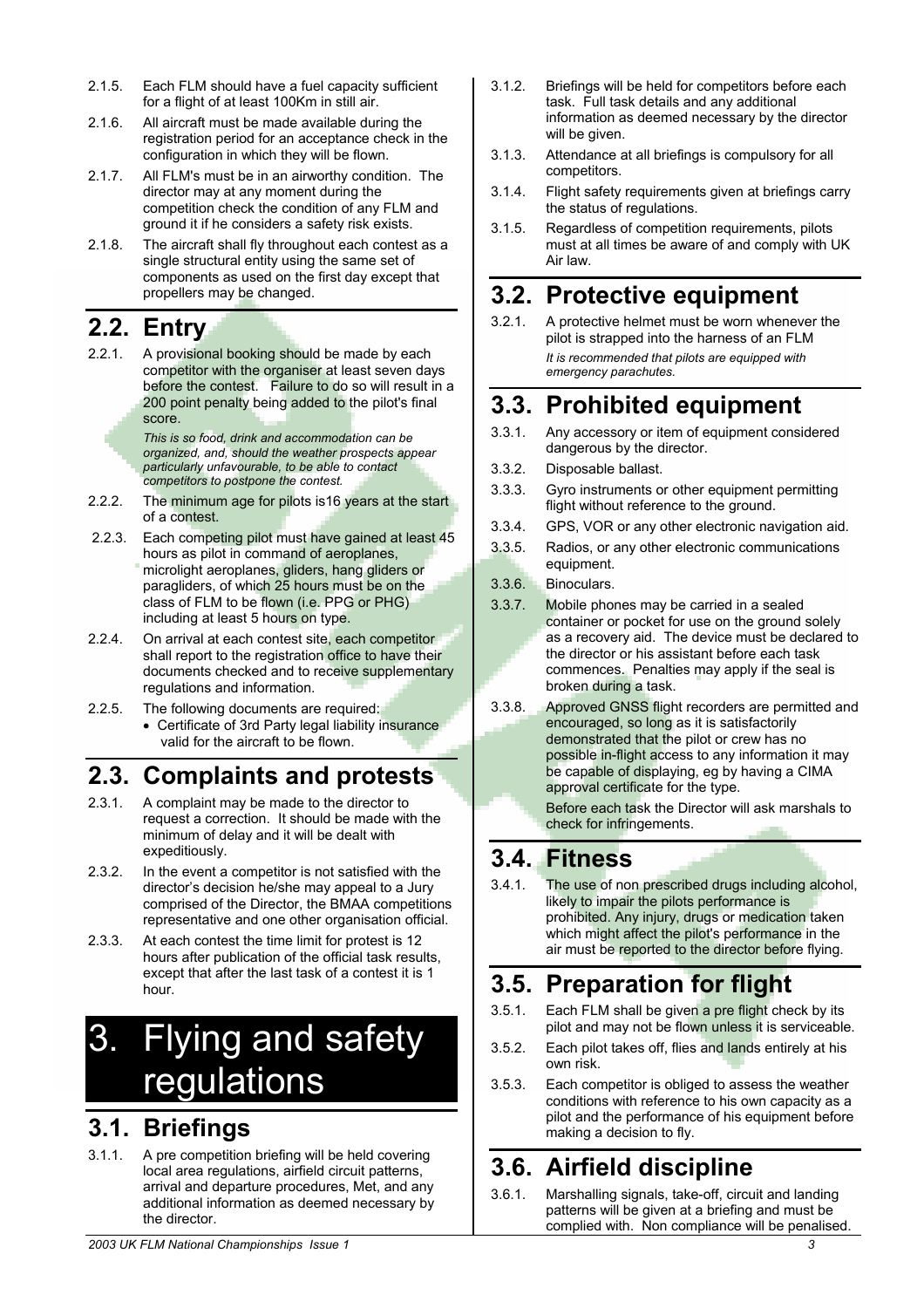### **3.7. Flight limitations**

- 3.7.1. All manoeuvres considered dangerous are forbidden, whether a danger to the pilot, other aircraft or the public, or not. This includes stalls, spins, B line stalls and deep stalls. 'Big ears' is not considered a dangerous manoeuvre.
- 3.7.2. Flight in clouds is forbidden.

### **3.8. Collision avoidance**

3.8.1. A proper look out must be kept at all times. An FLM joining another aircraft in a thermal shall circle in the same direction as that established by the first regardless of height separation.

### **3.9. Test and other flying**

- 3.9.1. No competitor may take off during the competition day from the contest site without the permission of the Director.
- 3.9.2. Permission may be given for a test flight but if the task for that class has started the pilot must land and make a competition take-off on the task. Practising prior to a precision landing is not permitted.
- 3.9.3. Once a task has been declared, reconnaissance flights of the route in any aircraft are forbidden.

### **3.10.Damage to a competing aircraft**

- 3.10.1. The director must be informed of any damage to an FLM without delay and before any repair is undertaken. Any replacement parts must conform to the original specifications. Change of any major part such as a wing, canopy or engine may incur a penalty.
- 3.10.2. Any aircraft may be replaced if damage has resulted through no fault of the pilot. Replacement may be only by an identical make or model or by an FLM of similar or lower performance.

### **3.11.External aid to pilots**

- 3.11.1. Help from assistants is positively encouraged until a competitor enters the landing deck to start a task. From that moment onwards, all external assistance is forbidden except from marshals or those people expressly appointed by the Director, until the moment the competitor leaves the deck having finished a task, or otherwise lands according to the outlanding rules.
- 3.11.2. Any help in navigation or thermal location by non competing aircraft is prohibited. This is to ensure as far as possible that the competition is between individual pilots neither helped nor controlled by external aids.

### 4. Championship tasks

#### **4.1. General**

4.1.1. The official notice board is the place where all information necessary to competitors is displayed: Briefing times, fuelling times, task opening times, results etc. Whatever is on the board at the time is the officially current information.

> *It is important that competitors regularly check this notice board for changes. There can be no excuse for ignorance of news that has been posted.*

- 4.1.2. To count as a championship task all pilots will be given the opportunity to have at least one flight with time to carry out the task.
- 4.1.3. A pilot will be allowed one take-off for each task and the task may be flown once only. However, if a pilot returns to the landing deck within 5 minutes of take-off then he will be permitted to restart without penalty. This flight time may be added to subsequent flight time and refuelling is not permitted.

### **4.2. Task period**

- 4.2.1. Times for take-off, closing of take off windows and last landing will be briefed. If the start is delayed, given times will be correspondingly delayed.
- 4.2.2. The Director may suspend flying after take-offs have started, if to continue is dangerous. If the period of suspension is sufficiently long to give an unfair advantage to any competitor, the task shall be cancelled and a marker laid out on the deck as a signal to pilots already in the air. Once all competitors in a class have taken off or had the opportunity to do so, the task will not be cancelled except for reasons of force majeure

### **4.3. Types of task**

- 4.3.1. The tasks listed in the *Catalogue of tasks* for the appropriate class will be used.
- 4.3.2. Tasks are divided into 3 Categories A. Flight planning, navigation estimated time and speed. No fuel limitation. B. Fuel economy, speed range, duration. Fuel limited to 6 litres or less.

C. Precision

4.3.3. Precision tasks may be combined with other tasks or set separately.

### **4.4. The Secure area**

4.4.1. This is a clearly marked area where aircraft must be placed from time to time as instructed by the director. Once in the Secure area no aircraft may be touched for any reason without the express permission of the director other than to remove it from the Secure area.

### **4.5. The landing deck**

4.5.1. A landing deck is a clearly marked area 100m x 100m.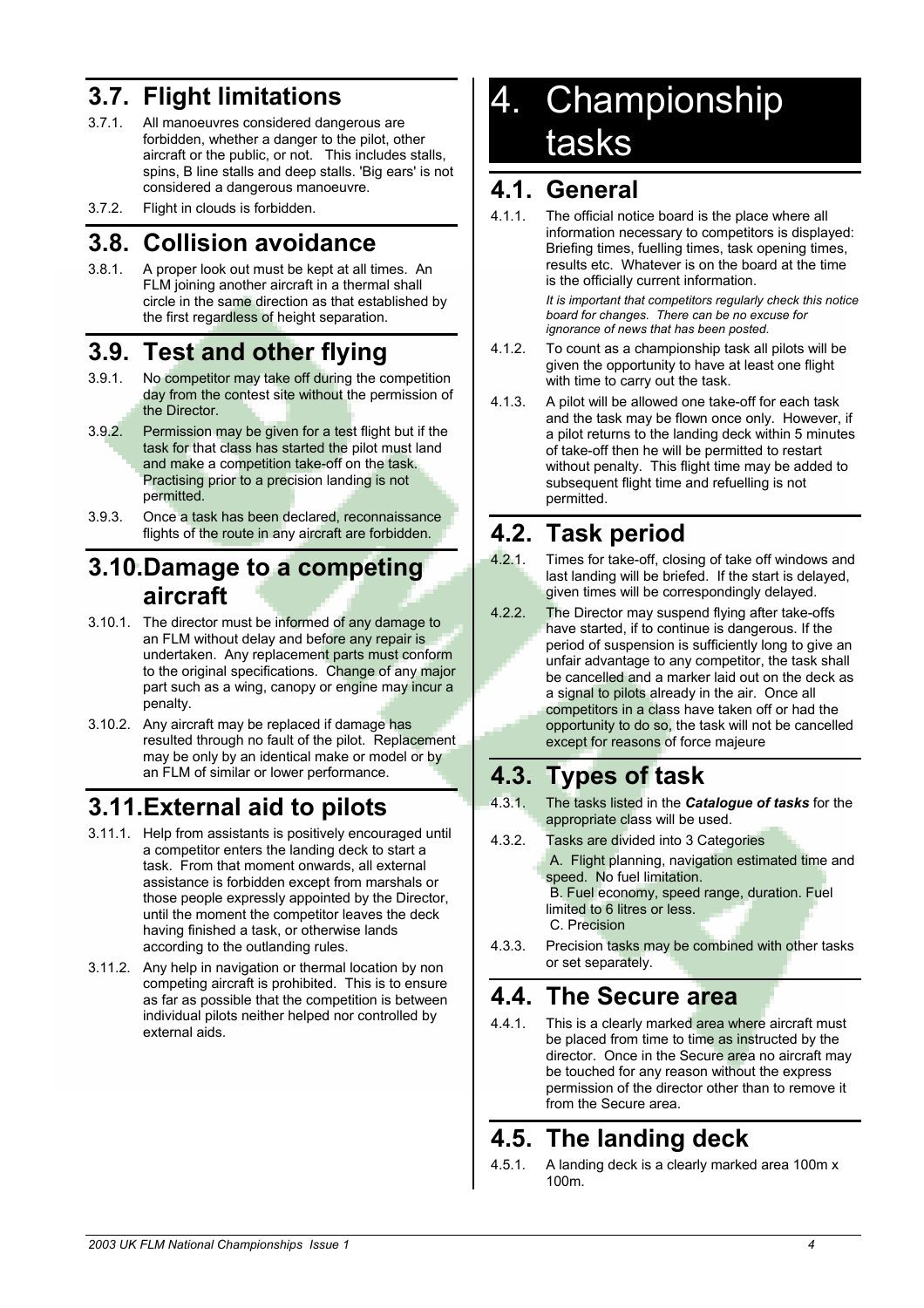- 4.5.2. A landing deck is a prohibited area except to contest officials and pilots who are in the process of taking off or landing.
- 4.5.3. There will be one landing deck provided for every 30 competitors.
- 4.5.4. Unless otherwise briefed, all take-offs and landings are to be made within a landing deck.
- 4.5.5. A landing deck will have a wind-sock within 100m of its boundary.
- 4.5.6. The organiser will endeavour to ensure there are no significant obstacles within 200m of the boundary of a landing deck.
- 4.5.7. Unless otherwise briefed, penalties will be awarded to Pilots if any part of their FLM touches the ground anywhere outside the landing deck during a task.

### **4.6. The airfield boundary**

4.6.1. The airfield boundary is the recognised boundary of the airfield upon which the landing decks are situated.

### **4.7. Take-off**

- 4.7.1. No pilot may take-off without permission from the Director or a Marshal.
- 4.7.2. Each pilot must ensure carefully that his equipment is properly in order before attempting to take-off. He must not attempt to take-off if this is not the case.
- 4.7.3. Open window or given order of take off may be applied to tasks.
- 4.7.4. All take-offs, unless otherwise briefed, must be effected entirely within the landing deck, except for emergency provisions given at briefing. Failure to comply will result in a penalty of 20% of the pilot's score.
- 4.7.5. Before departure a pilot and/or his FLM may be inspected at any time for contraventions of any regulations. It is the duty of competitors to assist marshals as much as possible in assisting and expediting any inspection.
- 4.7.6. Except in specified tasks, an aborted take-off does not in principle attract any penalty, however the pilot must comply with any instruction from the marshals to expedite a re-launch or the pilot risks being relegated to the end of the queue.
- 4.7.7. In the case where the take-off order is given: No more than six pilots are permitted on a take off deck at any one time.

- The first 6 pilots must be ready to takeoff at the start of the task.

 - Every pilot must take off before the sixth pilot in order after him has taken off or a 20% penalty will apply

- If a marshal considers a pilot to be causing unreasonable delay (has been on the deck more than 20 minutes with the opportunity to take off), a 20% penalty will apply.

4.7.8. In the case where a particular take-off time is given, the clock will start running at that moment and the pilot may subsequently take-off at any time.

### **4.8. A "clean" take off**

4.8.1. (PF1) Is defined as a take off attempt in which the canopy does not touch the ground between the moment it first leaves the ground and the moment ten seconds after the entire aircraft including the pilot is airborne.

### **4.9. Landing**

- 4.9.1. All landings, unless otherwise briefed, must be effected entirely within the landing deck. The pilot may be liable to penalty if he or any part of his FLM touches the ground outside the deck before the FLM is fully under control after a landing.
- 4.9.2. After landing, pilots must immediately remove their FLM's to a parking area. *It is recommended that competitors view the official notice board as soon as possible after landing to get the latest information*
- 4.9.3. In tasks where pilots are asked to make a precision landing or to land on a marker, the objective is for the pilot to make a good landing on his own two feet without falling over. "Falling over as a result of the landing" will be interpreted as:

 GOOD: If the pilot falls to ONE knee - landing score as achieved.

BAD: If the pilot falls to TWO knees OR

(PF1) if any part of the FLM touches the ground during the landing process - zero landing score. (Open) if any part of the aircraft touches the ground during the landing process other than devices explicitly designed to protect the propeller - zero landing score.

4.9.4. In tasks where the pilot is asked to switch off his engine above specific heights, the heights will be determined by:

 500 Ft: "The engine must be stopped & propeller stationary for a minimum period of 60 seconds before any part of the aircraft or the pilot touches the ground."

 5 metres: "The engine must be stopped & propeller stationary for a minimum period of 2 seconds before any part of the aircraft or the pilot touches the ground."

*For aircraft with clutches where the propeller may continue to freewheel, this is interpreted as "engine must be stopped & propeller clearly not being driven".* 

- 4.9.5. Obstruction at landing markers: If a pilot or any part of his FLM obstructs the attempted landing or the takeoff of another competitor at a landing marker then a 20% penalty will apply. However, any pilot who scores more than zero for his landing at a landing marker has exclusive use of the area immediately surrounding the marker for a maximum period of one minute in which to clear his aircraft from the area.
- 4.9.6. Landings outside the landing deck but within the airfield boundary will attract a 20% penalty.
- 4.9.7. Landings outside the airfield boundary are considered outlandings.
- 4.9.8. Pilots 'abandoning' their FLM's on the landing deck will be liable to penalty.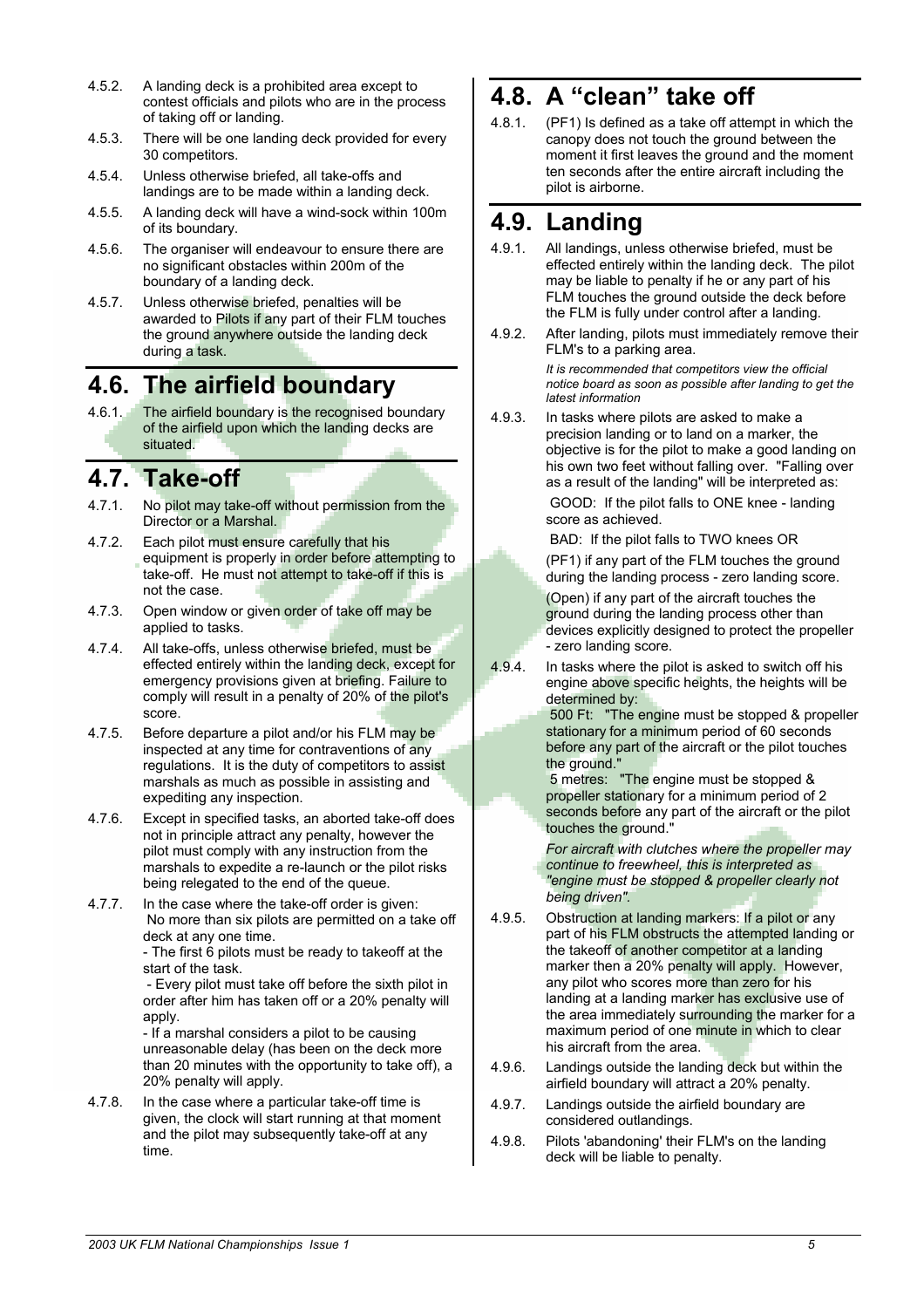### **4.10. Outlandings**

- 4.10.1. Any touch of the ground by pilot or FLM outside the airfield boundary will constitute an outlanding.
- 4.10.2. There may or may not be a penalty applied for outlanding depending on the task being undertaken.
- 4.10.3. Upon outlanding and having folded his canopy, a pilot must contact the organisation *as soon as possible* and before contacting anyone else, to declare that he has outlanded. The organisation will need to know the pilot's precise landing location, where he can be picked up, and the name of the person the organisation should contact to pick him up.
- 4.10.4. The contact procedure must be followed EVERY time, even if the pilot, by outlanding, has scored zero. Failure to do so will attract a penalty.

### **4.11.Emergencies**

- 4.11.1. All pilots must fold up their canopies immediately upon landing. A canopy which has not been folded within three minutes indicates the pilot is in need of help. Any pilot who observes such a situation is obliged to render assistance and contact the organisation as soon as possible.
- 4.11.2. A competitor landing to help an injured pilot should not, at the discretion of the Director, be disadvantaged by this action.

### 5. Control of flight tasks

### **5.1. Maps**

- 5.1.1. The official maps shall be the standard ordnance survey 1:50,000 maps which cover the area of the contest, in conjunction with the standard 1:250,000 aeronautical chart for airspace information. Tasks will be planned by the organisers using the official maps. Details of which maps will be used will be on the official website.
- 5.1.2. Distance will be measured for all pilots on the same official map in Km to the nearest 0.25 Km.

#### **5.2. Timings**

- 5.2.1. All times are given, taken and calculated in local time.
- 5.2.2. Normally, take-off times are taken at the moment a pilot's feet leave the ground.
- 5.2.3. Normally, landing times are taken at the moment a pilot's feet or any other part of the pilot or FLM touches the ground.
- 5.2.4. Timings may also be taken when the pilot kicks a stick or flies overhead an observer or passes through a gate, as briefed for the task in question
- 5.2.5. A task is deemed to have started the moment the first pilot to take-off is ready to take-off and ends the moment the last pilot has landed and has exited the landing deck.

### **5.3. Ground markers and gates**

- 5.3.1. In certain designated tasks, ground markers made of one or more sheets or tarpaulins 3m x 0.5m will be laid out along the line of a route to represent different symbols.
- 5.3.2. Certain ground markers may additionally be designated as "Landing markers", where a bonus score may be available in the task for landing on the marker. Landing markers are min. 4m x 4m.
- 5.3.3. When a ground marker is observed its symbol AND position should be recorded.
- 5.3.4. "Off track markers" will be at least 125m off track.
- 5.3.5. Gates will be at least 250m wide.

### **5.4. Turn points**

- 5.4.1. If turn points are to be identified from photographs, diagrammatic plans, or from points on a map, photocopy facsimiles of the photographs, plans or relevant sections of the map shall be distributed to each competitor at the task briefing.
- 5.4.2. If turn point positions are to be identified by latitude and longitude then a photocopied list must be distributed to each competitor and the positions shall have been independently checked by three competent persons in advance.

### **5.5. Photographic evidence**

- 5.5.1. When photographic evidence of turn points is required, incorrect or unclear photographs will not be scored.
- 5.5.2. Cameras must have a fixed focus lens of between 35mm & 58mm focal length and it must not be possible to alter the order of the exposures.
- 5.5.3. Unless otherwise briefed, all photographs must be on a single uncut roll of 100 ASA 36 exposure 35mm colour print film as follows:
	- i. Photograph of the official task board showing date and time
	- ii. Photograph of the aircraft against a recognisable background on the airfield.
	- iii. Turn points as briefed in correct sequence. iv. Photograph of the aircraft against a
	- recognisable background on the airfield, or if outlanding, photograph showing the aircraft with recognisable background of the landing place.

*It is the responsibility of pilots to supply their own film stock.* 

- 5.5.4. The photo of a turn point is to be taken from within the briefed sector, or within a quadrant with its apex at the turn point oriented symmetrically opposite the two legs of the flight which meet at the turn point. Unless otherwise briefed the distance should not be more than 500 metres at a height of not more than 1000 ft.
- 5.5.5. As soon as possible after landing the pilot must take his flight report and camera(s) to control and rewind and remove the film in the presence of the marshal. If two cameras are used both films are to be handed in marked 1 and 2. The second film will only be processed in the event of technical problems in the processing of the first.